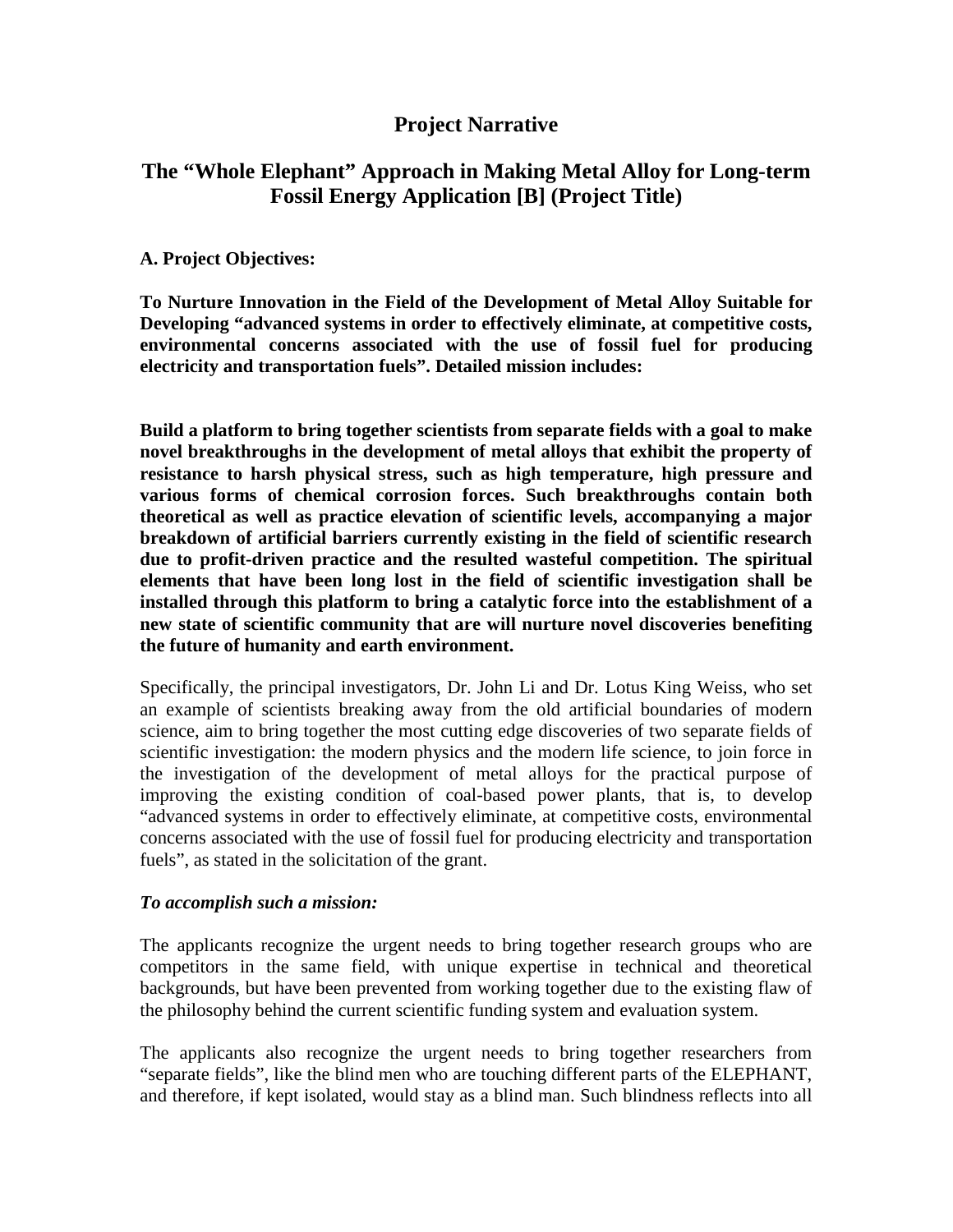fields of modern human society, to the extent that major social disharmony is developed and causing major waste of human resource. In the field of science, blind men syndrome has led to the enlargement of gaps between different fields, and therefore severely blocking the development of a complete picture of Truth which all scientists are trying to obtain, about the physical world we are living in. The lack of the understanding of the whole picture of any phenomenon naturally misleads scientists from making correct hypothesis, which is the key for the success of any scientific investigation. Innovation is therefore becoming more and more difficult, when scientists' mind is sinking into artificial frame works.

The applicants also recognize the urgent needs to bring spiritual principles into the practice of scientific investigation. Such a realization comes from the personal spiritual experience of the applicants. Both applicants, Dr. John Li and Dr. Lotus King Weiss, have been practicing an ancient Qigong practice, called, Falun Gong, also known as Falun Dafa. Here, the ancient wisdom of mind-body-spirit, the profound knowledge of the Tao, or the Law of the universe, meets the dogma, or doctrines of modern science, and the two modern scientists both have journeyed a long way in the search for a higher Truth, which has now brought them together, with an elevated vision of Science, to share with the scientific community. It is the strong belief of the applicants that only when the spiritual level of the scientific community is elevated, a new form of scientific communication can then be established to nurture innovation and bring benefits to the human world. The innovation in the field of the development of novel metal alloy which exhibits increased endurance to physical insults for increased efficiency of fossil fuel utilization is likely dependent upon a spiritual elevation of the scientists involved in this research projects in the realm of spiritual endurance, that is, being open-mind enough to establish novel collaborative network and sharing knowledge and resources.

The applicants also recognize the importance of building a platform to allow the scientists to be better understood by the general public on their journey of discovery, so that the general public will serve dual roles in the scientific investigation which bring major impacts to their daily life: they can play a more direct role in support and monitoring the research being carried out by the scientists who are being entrusted with such a large quantity of the tax dollars from their hard work. Education of the future generations of scientists can also be carried out more effectively, if such a platform is established. Since media in the format of newspapers, radio stations and television stations are the most effective way to reach out to the general public, the applicants propose the tap into community based non-profit organizations which produces these forms of media tools to allow scientists to direct meet the general public, through the platform of the Whole Elephant Institute.

## **B. Merit Review Criterion Discussion:**

## **B1. Merit Discussion on Dr. Lotus King Weiss and the Whole Elephant Institute**

Dr. Lotus King Weiss, the founder of the Whole Elephant Institute, holds a Ph.D. degree in Molecular, Cellular and Developmental Biology. She studied Medicine in Shanghai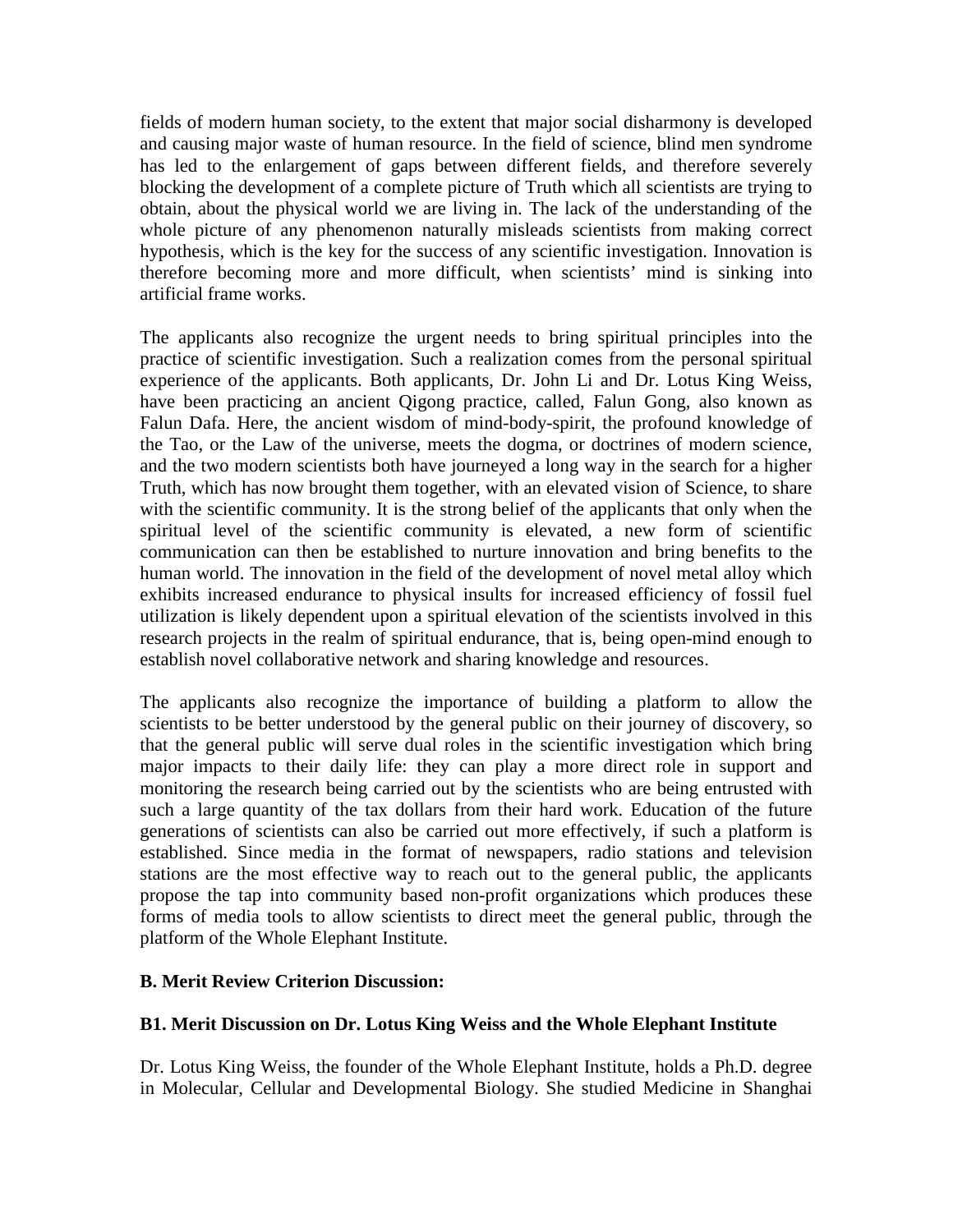Medical University in China, prior to her admission into the Ph.D. program at the University of Florida, Gainesville in 1988. In 1992, after she obtained her Ph.D. degree in Biology, she went on to carry out postdoctoral training, and subsequently became a faculty member at the Massachusetts General Hospital/Harvard Medical School, where she made consecutive novel discoveries regarding the molecular signaling mechanisms of the Transforming Growth Factor-beta family, which are the "Molecular Gods" that control the formation, homeostasis, aging and death of the physical bodies of different species. Her discoveries were reported in Science and Cell and are considered to be ground-breaking.

Her spirit of innovation brought her to examine the molecular phenomena associated with the practice of an ancient Qigong practice, called Falun Gong, also known as Falun Dafa [\(www.falundafa.org\)](http://www.falundafa.org/). In collaboration with another Biologist, Dr. Weiss carried out the data analysis of a set of experiments which directly compare the gene expression levels of the most predominant type of white blood cells (PMN, polymorphic Nuclear Cells) of Falun Dafa practitioners, with age-match and gender-match healthy control groups. To her amazement, the Falun Dafa practitioners' cells exhibit a clear indication of shutting down the metabolic molecular machineries. This implies that human cells have the potential to reach a previously unknown state of homeostasis, which exhibits no stress response and no metabolism, an ideal condition that symbolizes immortality of a biological system. If we borrow a concept of physics to illustrate it, the data indicated that there is a way to increase the Entropy of a living system, a way to allow the system to reach perfect stability. The molecular level changes observed in Falun Dafa practitioners' cells appear to occur at a system level, consistent with the broadly reported profound health benefits associated with the practice. Reportedly, the healing rate among Falun Dafa practitioners for many chronic diseases is higher than 90%. In the field of modern medicine, these chronic diseases, such as high blood pressure, chronic heart diseases, autoimmune diseases, or even cancer, are considered to be system diseases that can not be cured. The underlying cause of system-level diseases, according to the most frontier biological research, is a biological response, called Stress. Dr. Weiss immediately made a molecular connection between Stress response and system-level malfunction at the cellular level, based upon this finding as well as the new discoveries made in her own laboratory. Her laboratory unveiled the mystery of how the Transforming Growth Factorbeta family can control the fate of almost all type of cells in the physical body: their molecular signaling pathways work directly through the protein degradation machinery, called the proteasome system. By modulating the life span of different molecules in the cell, the Transforming Growth Factor beta family members fine-tune the molecular signaling net works that control cell growth, differentiation and death. Under Stress condition, the proteasome system is forced into a different mode of action: to rapidly degrading even house-keeping proteins, and therefore are overloaded, and unable to carry out its fine-tuning functions. This causes molecular level system breakdown and malfunction, to the degree of the accumulation of too many molecular level mistakes beyond repair and salvation.

Such a molecular phenomenon enlightened Dr. Weiss to make a step further, to make a comparison of the micro-comic world of molecule with the macro-cosmic world of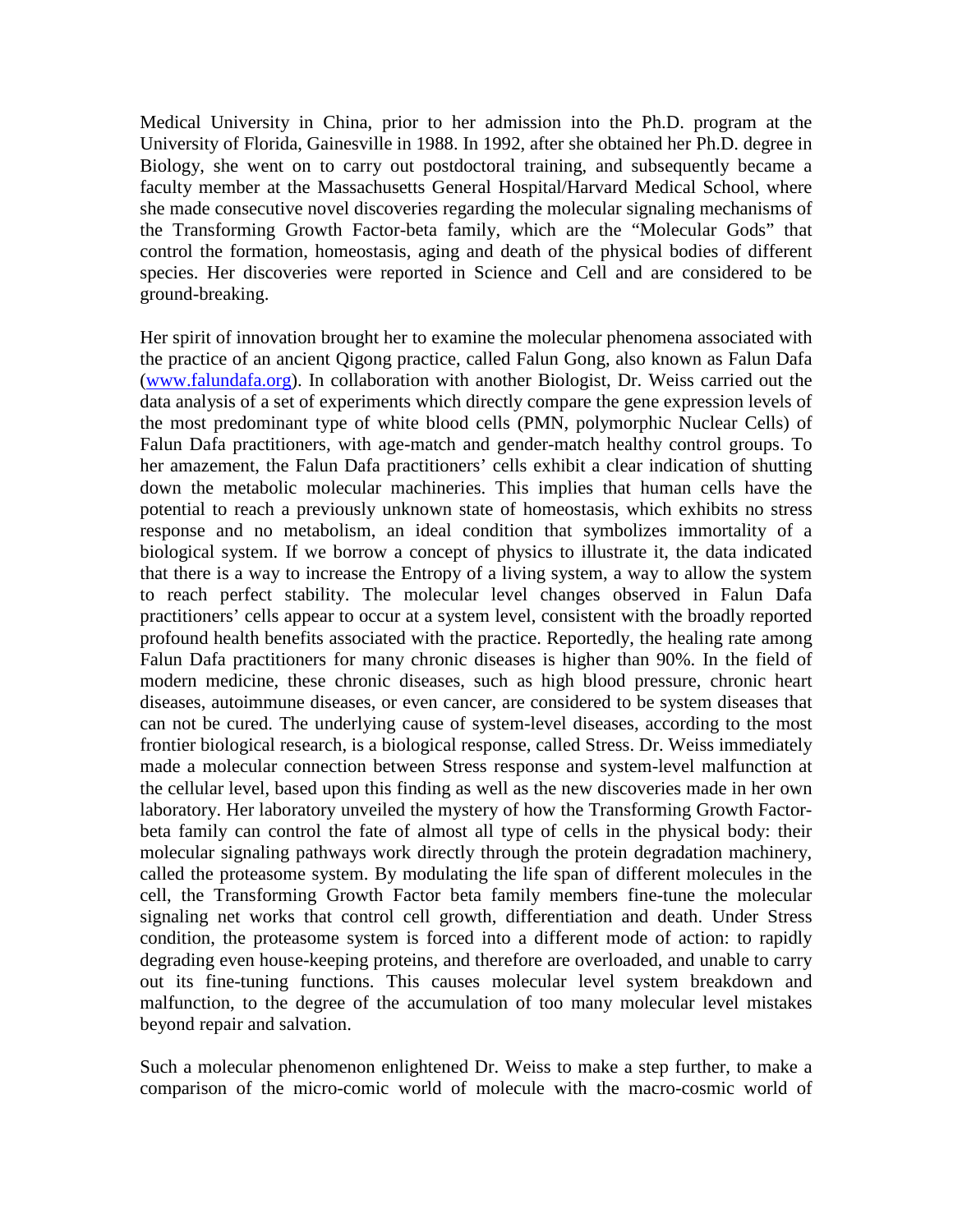human society and the universe at large. She predicted that the same issue of disease state as seen at the molecular level of a cell, under stress, also manifests into the human society, which also fully exhibits stress symptoms, and also manifests into our universe, which exhibits stress state. If the healing of human disease can be achieved through a spiritual practice of mind-body-spirit, then the ultimate cure of social issues and universal issues shall also come from the microcosmic world: a change of the mind and the spirit of human being.

In the Spring of 2002, she expressed her ideas to the general public, in an open-to-public Science Forum, in a speech she delivered, entitled, "A Wake Up Call from the Microcosm". This speech generated a shocking wave, so warmly received that was soon translated into Chinese and published on an International Chinese Language newspaper, called Dajiyuan, which is operated by volunteered Falun Dafa practitioners.

Falun Dafa was first introduced to the Chinese general public in 1992, and by July 20, 1999, the practice already attracted 100 million Chinese people, and the huge popularity of the practice somehow got onto the nerve of the former Head of the Chinese Communist Party, Jiang Zemin, who immediately viewed Falun Dafa practice to be a threat to the Communist dictatorship in China. A nation-wide crackdown was ordered on July 20, 1999 by Jiang, with a goal to completely eliminate Falun Dafa practice in China. Failing that, Jiang launched international hate campaign, and systematically demonize Falun Dafa practitioners and label Falun Dafa to be "Evil Cult" to justify the escalating increase in the application of inhumane torture methods in an attempt to "Transform" Falun Dafa practitioners.

Dr. Weiss' work in providing the frontier scientific research data in validating to the general public, that the practice of Falun Dafa is True Science, instead of "Evil Cult", is certainly a major threat to the foundation of the hate propaganda spread by the Chinese Communist Government. It is therefore not too surprising that Dr. Weiss and her collaborating Biologist, Dr. Lili Feng, from Baylor School of Medicine, both became heated target by the Chinese Communist Government. Under Jiang's order, the Chinese Communist Party has been operating under the policy of "Destroy Their Name, Make Them Financially Bankrupt, and Destroy Them Physically" towards Falun Dafa practitioners. Under the deception and threat by the Chinese Communist Government, Dr. Weiss' family members including her husband, parents and brother, all joined together to discourage her from continuing the research. At the end of 2002, she was subjected to forced divorce, and her laboratory was also forcibly shut down at the end of 2004, after a secret visit to her research institute (Benaroya Research Institute, Seattle, Washington), made by a representative from the Governor's office at Washington State. The Governor then was Gary Locke, who soon became elected as the Secretary of Commerce, and now the American Ambassador to China, due to his close "tier" to the Chinese Communist Government.

**So, a frontier research discovery in the life science field was met with persecution, on the land of America, through Chinese Communist Government and the corrupted American Elected Officials.**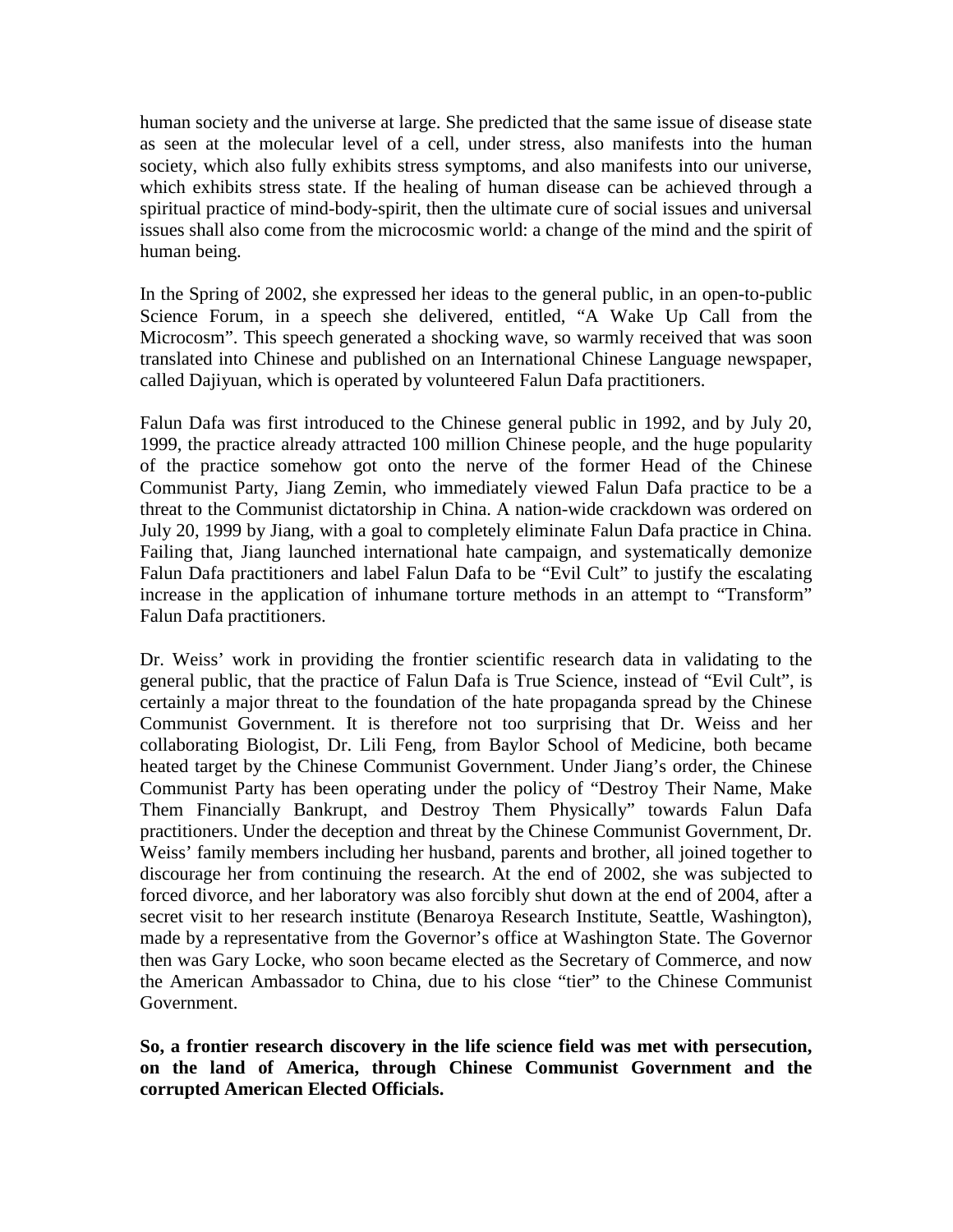In 2005, after Dr. Weiss lost her research laboratory, she registered the Whole Elephant Institute, in New York State, and started to build an Education/Research Institute, in order to follow her new found vision of Life Science.

In the past seven years, Dr. Weiss has been deeply rooted in the local community to directly serve the tax payers and deliver her scientific knowledge and spiritual wisdom to them. It is her vision that modern science has a fundamental flaw in that only the material world is being examined in an isolated fashion by scientists from separated fields that lack sufficient cross talks. Such a state of scientific investigation predetermines the inability of the modern science field in making major system level breakthroughs. Such an inability can be best illustrated by the ancient metaphoric story of "The Blind Men and The Elephant": scientists in isolated fields are just like the seven blind men, who can feel only the part of the elephant he touches, therefore, would refuse to agree with other blind men who touch other different parts of the elephant. Major innovation in any field now requires a platform, on which the "blind men" can listen and understand other "blind men", and together search for a more complete picture of our physical world. Of course, for those who want to go beyond the boundary of being blind, a spiritual journey lays further ahead, when one searches for the Truth of oneself and the Universe.

The other major road block in scientific innovation, is the current funding mechanism for scientific investigation, and the lack of compassion and spiritual principle in scientists' daily activities. Funding is provided to the scientists who appear to be unappreciative of the tremendous amount of trust from the general public, who are in fact living a very difficult life and gaining little benefit from these scientists who are consuming large amount of financial resource in exchange of intellectual properties gained that are beyond the grasp of the general public. Some of them become arrogant and very detached to the life needs of the general public once they are surrounded by a comfortable life style. When their research investigation yields data that start to challenge the current existing paradigms of modern science, they refuse to face the truth and instead resort to mediocrity and the learned slippery presentation for tapping into grant dollars to satisfy personal glorification of power and profit. Science laboratories are more and more like business enterprises with a profit-driven motivation and style of operation. If such a style of research operation is not rectified, the modern scientists are facing serious moral issues and therefore will not be spiritually inspired to make scientific innovation that will truly benefit the general public.

The Whole Elephant Institute recognizes the importance of the subject of research brought forth by this grant solicitation and the major impact towards the improvement of the life of the general public, if an innovation is made in the area of the development of a new metal alloy which exhibits significantly improved property in enduring high temperature, high pressure and different forces of erosion.

The Whole Elephant Institute is also in a perfect position to build platforms to nurture such an innovation to occur. Such a role, with an elevated vision, driven by pure compassion, is what the current field of modern science needs. Therefore we are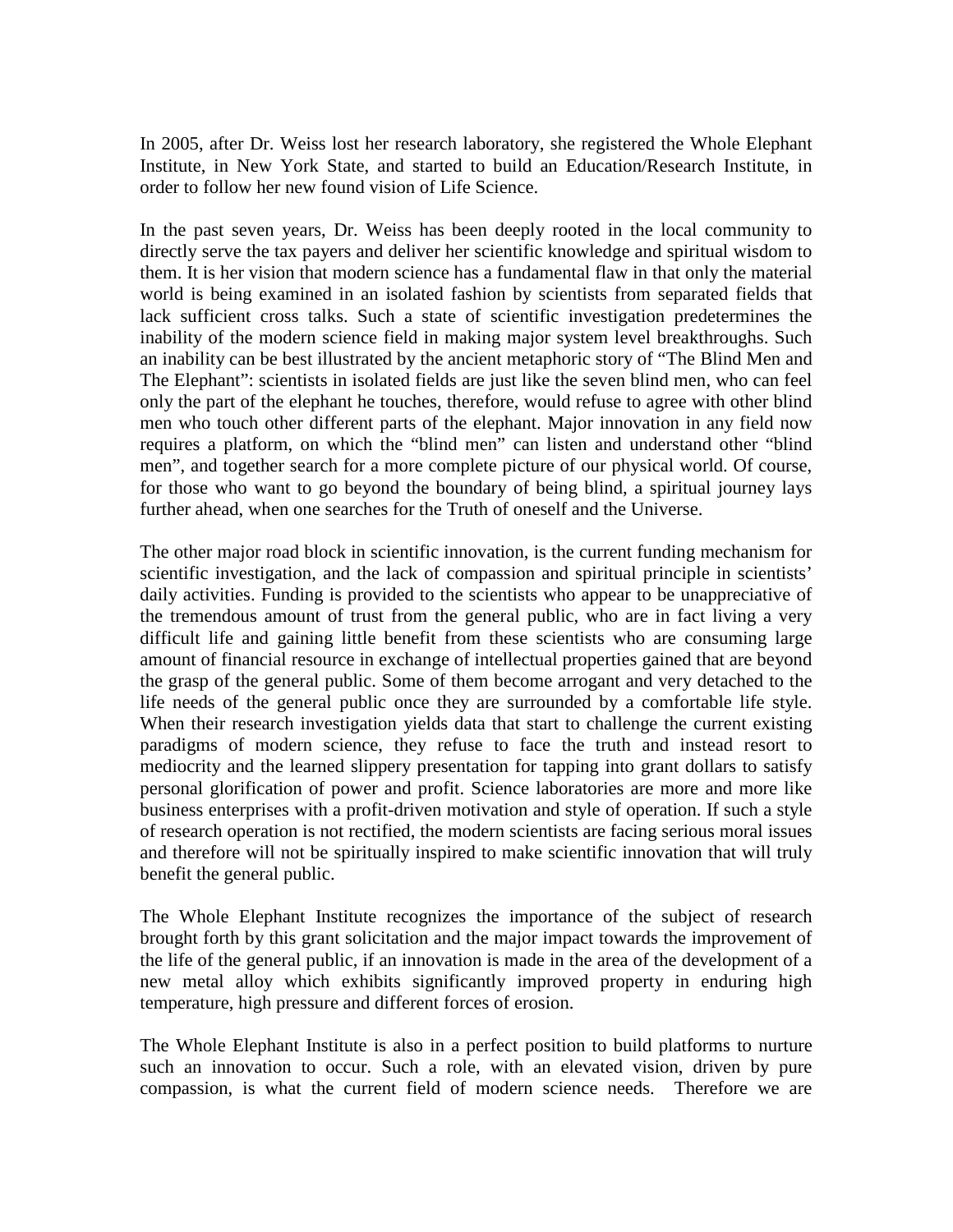confident that our Institute can shoulder this unique role to help the Department of Energy to fulfill such an important mission for the benefit of human life and natural environment on the earth.

### **Merit Discussion on Dr. John Jianzhong Li from California Institute of Technology/Whole Elephant Institute**

Dr. John J.Z. Li graduated from California Institute of Technology, with a Ph.D. degree specialized in the study of molten metallic liquids using the Electrostatic Levitation Method. Dr. Li has become a world leading expert in the operation of the Electrostatic Levitator (ESL) developed in his thesis adviser Dr. William Johnson's Laboratory at Caltech. This ESL equipment exhibits significant improvement in sample positioning stability. With the installation of a tetrahedral laser heating system, this ESL reduces temperature gradients of the sample, thus allows experimental conditions to be fine-tuned to examine the various properties of experimental subject, such as the thermo-physical properties, kinetic properties, TTT curve, viscosity, and volume changes with temperature alterations. Using the Caltech ESL system, Dr. Li will carry out detailed studies of different combinations of metal alloy at the molten liquid states as well as during the cooling process to obtain experimental property measurement for the understanding of the innate ability of different metals when they are put together. This system is apparently a powerful tool in the future innovation of the development of novel metal alloy which can be applied as structural materials for many critical industrial or governmental level applications.

Besides the scientific expertise Dr. John Jianzhong Li has acquired in his journey in the field of modern physics, the most outstanding ability of Dr. Li is his unique personal quality, as an Organizer for bringing people together from many different fields. During his graduate work at California Institute of Technology, he was elected to be the Chairman for the Chinese Student Association. His passion in serving the Chinese students at California Institute of Technology continues till today and has been playing a key role in safeguarding the Chinese students from mind-control and brain-washing tactics from the Chinese Communist Government. He has devoted major efforts into ending the persecution towards Falun Dafa practitioners by the Chinese Communist Party, through working closely with the International Community of Falun Dafa practitioners. Because of his being outspoken in exposing the hate propaganda from the Chinese Communist Government, Dr. Li was top-listed by the Chinese Communist Party and also suffered from family crisis due to hate propaganda and persecution infiltrated into America. Enduring emotional and physical stress of all forms, Dr. Li demonstrated the precious quality of a genuine scientist who never give in to lies, but only pursue Truth. In this regard, Dr. Li is the most qualified scientist, from the spiritual perspective, to uncover the mystery behind the art of making metal alloy with superb endurance property. His gained expertise in working with large groups of people from all over the world in his past efforts in calling upon the end of persecution towards Falun Dafa, shall be put into great use in his role in bringing scientists together from different fields, in bringing media to the scientists, and in bringing spirituality into the research teams of discovery, as planned in this proposal.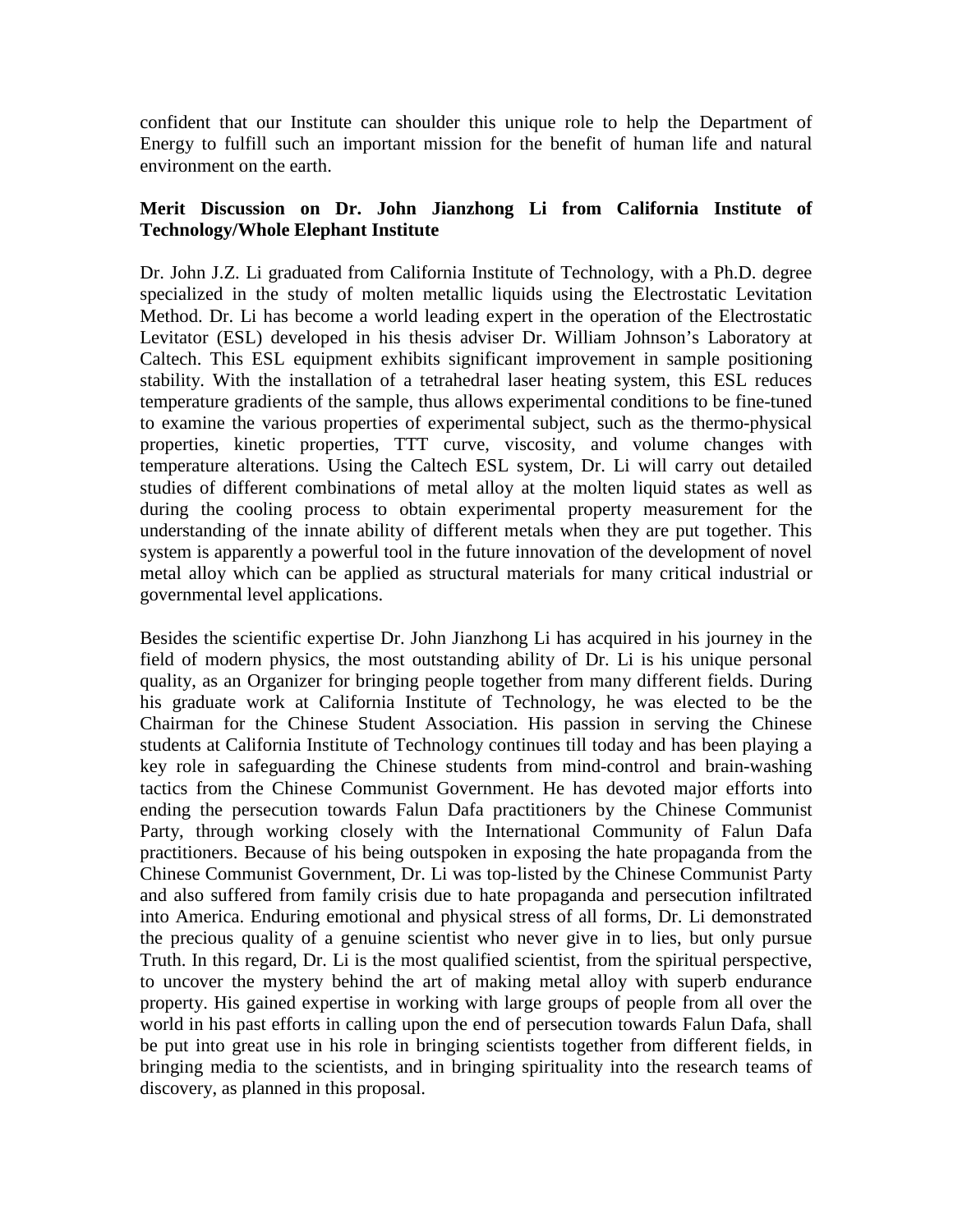### **Merit Summary:**

**The greatest strength of the Whole Elephant Institute is the unique ability to build an international platform to bring together leading scholars from previously separated scholarly and scientific disciplines and allow the scholars to form new organic bonds to nurture the birth of novel scientific discoveries. Such a platform can be described, in a metaphoric way, as a gigantic "Elixir Furnace", which will bring forth a new material that surpasses all current existing matter with superb ability of resistance towards high temperature, high pressure and various forms of corrosive forces. Dr. John Jianzhong Li and Dr. Lotus King Weiss will play the role of modern "Alchemist" to bring forth such a discovery, by bringing together all of the "Elements" into the "Elixir Furnace."**

### **C. Relevance and Outcomes/Impacts:**

It is the vision of the applicants that the critical issue to be resolved in order to bring forth the income and impact as solicited in the current grant, in all three Topic Areas, is the lack of a platform to effectively utilize the intellectual resource and physical resource already made available and reached its maturity to focus on bringing forth an innovation that will greatly benefit the human society in many different aspects. Such an issue concerns many blockages due to many system level problems currently existing in the scientific research field, both at the theoretical level and at the practice level, It is for this purpose that the Whole Elephant Institute has been established and now is mature enough to should such a responsibility to nurture the birth of novel discoveries relevant to this proposal.

#### **D. Roles of Participants:**

Dr. John Jianzhong Li is the Principal Investigator who will directly carry out detailed experimentation of the studies of the various properties associated with Metal Alloy at Molten States, using the ESL system at Johnson Group in California Institute of Technology, where he is currently working as a consultant.

Dr. Lotus King Weiss and Dr. John Jianzhong Li will team up with three important Scientists in the metal alloy field:

Dr. William L. Johnson and Dr. Won-Kyu Rhim at California Institute of Technology Dr. Robert Ritchie at University of California at Berkeley

Dr. Johnson and Dr. Rhim are currently working directly with Dr. John Li at the California Institute of Technology where Dr. Li is working as the Consultant for Dr. William Johnson's research team. Dr. Johnson has also agreed to serve as a consultant for the proposed project and provide the ESL system for Dr. Li's scientific investigation proposed in this project.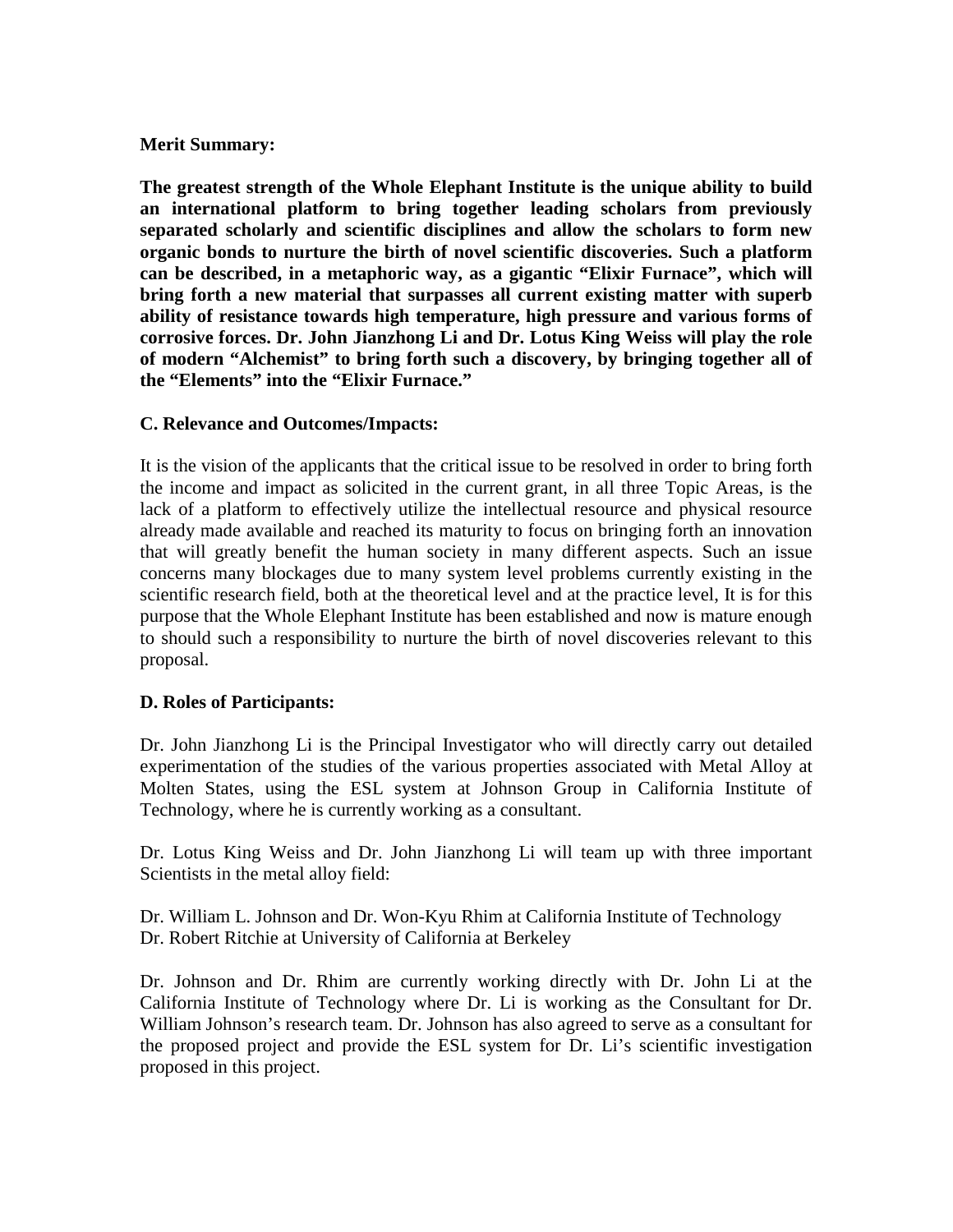Dr. Robert Ritchie's laboratory has already been developing close interaction with Dr. William Johnson's laboratory. The experimental systems and equipments from these two large and highly reputable laboratories will provide the "Hardware" for the completion of this project, within the realm of modern physics.

Dr. Lotus King Weiss will also bring into this project four Scientists from the Life Science field:

Dr. Quanzhen Li, Head of the Microarray Core, Center for Immunology, University of Texas Southwestern Medical Center, Dallas, TX.

Dr. Jianxiong She, Director, Center for Biotechnology and Genetic Medicine, Medical College of Georgia, Professor and Eminent Scholar, the Center for Biotechnology and Genomic Medicine, Medical College of Georgia

Dr. Zhiping Kolouch, Ph.D., world leading scholar in the field of Traditional Chinese Medicine, Chairwoman, Department of Traditional Chinese Medicine at the Whole Elephant Institute;

Dr. Jingduan Yang, M.D., scholar in the field of holistic medicine, Founder and Director of the Dao Institute of Holistic Medicine, Chairman, Department of International Holistic Medicine at the Whole Elephant Institute

These four scientists are all leaders in their fields and will assist Dr. Lotus King Weiss to provide the most frontier life science data relevant to the design of experiments for Dr. John Jianzhong Li. Besides the modern physical approaches familiar to the Johnson and Ritchie Group, Dr. Lotus King Weiss will deliver to Dr. John Jianzhong Li the knowledge of the human body formation as what has been known through ardent efforts of the team of brilliant minds in the biology field, as well as the knowledge of human body as well as its correspondence with the universe, as enlightened by leading scholars in the field of Traditional Chinese Medicine (Dr. Zhiping Chen Kolouch) and Holistic Medicine (Dr. Jingduan Yang). The most advanced biological techniques will also be made available to Dr. John Jianzhong Li and Dr. Robert Ritchie's Laboratory, in the efforts of finding inspiration from biological systems in term of novel affinity between different metal elements. Dr. Zhiping Chen Kolouch, as an accomplished musician has unique insights in the area of music and health. The study of the nature of different metal and their ability to form novel bound at molten state will incorporate the wisdom in this field.

Dr. Lotus King Weiss and her associated team members from the field of frontier life science will be the "Software" of the proposed project.

The spiritual maturity brought forth through the practice of Falun Dafa allows the unique bond formation between these two previously separated fields, and the driving force behind this project is Compassion. It is the strong wish of the applicants that this project will lead to novel innovation and development of a new format of scientific collaboration,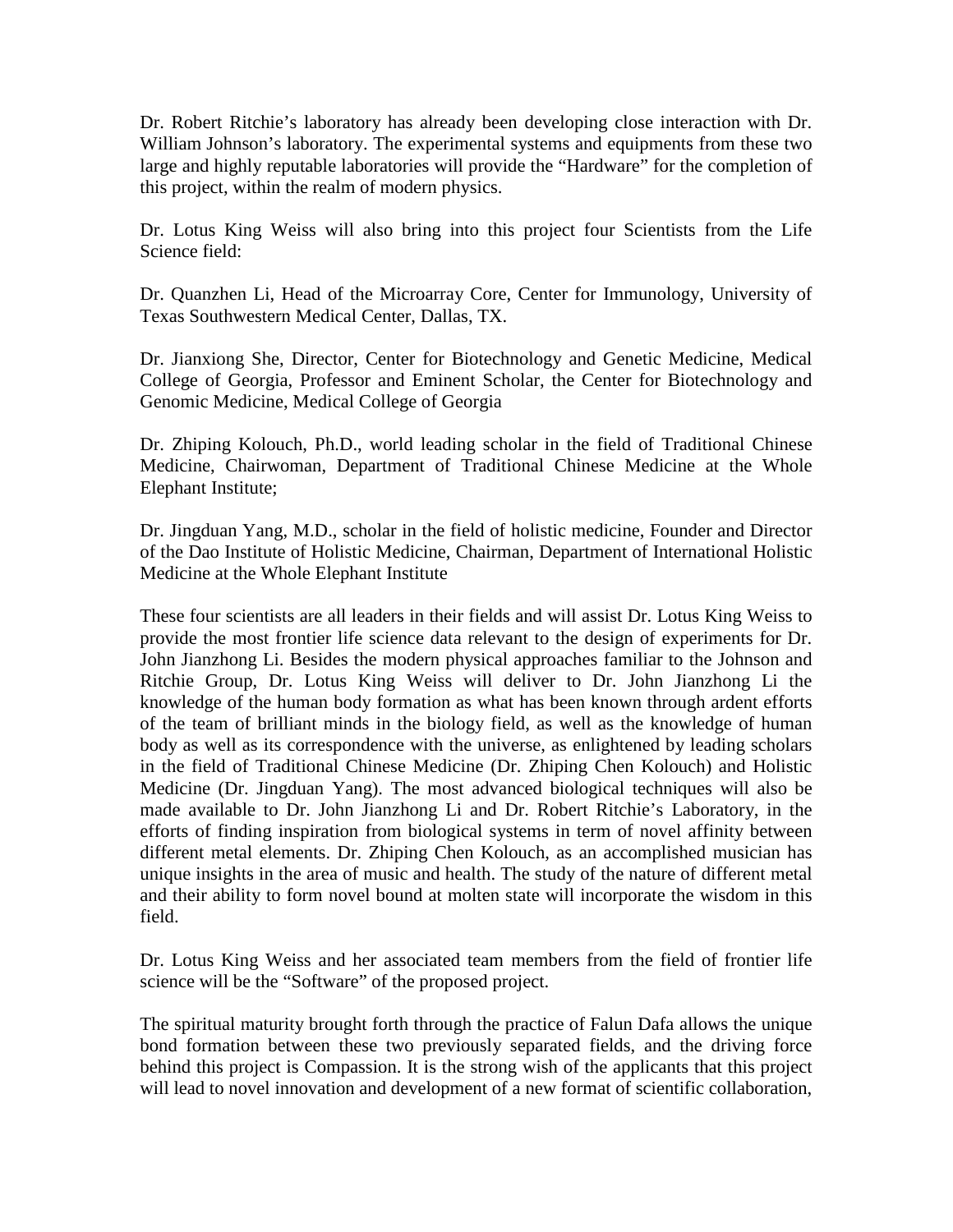thereby building the solid foundation for the success of True Science in the future human world.

# **E. Multiple Principal Investigators:**

There are two principal investigators for the proposed project: Dr. John Jianzhong Li and Dr. Lotus King Weiss. Both are working through the Whole Elephant Institute. Both scientists will work in collaboration with teams of scientists in their own current field of discipline of modern physics and modern life science and will serve the leadership roles. Therefore all key decisions will be made by these two Principle Investigators on scientific and technical directions, after absorbing inputs from the valuable collaborators. Publications derived from the project will be made available to not only the scientific communities, but also to the general public, through the media platform of the Whole Elephant Institute. Intellectual properties will be protected in formats of patent, issued to the Whole Elephant Institute. The research teams headed by both Principle Investigators will communicate through weekly internet conferences on the platform of the Whole Elephant Institute, and important news posted on the Whole Elephant Institute websites. Discussion groups will be set up through Blogs on the Whole Elephant Institute websites. The media platform of the Whole Elephant Institute will play a key role in mediating the communication between the science team and the general public. International Conferences will be hosted in New York City, where the main campus of the Whole Elephant Institute is currently located. Research reports from the project will be made in a timely fashion through the media platform. All potential conflicts among team members will be managed by the two principal investigators in a most compassionate way, and both Principal Investigators are confident in the art of human relationship and conflict resolution. Dr. John Jianzhong Li and Dr. Lotus King Weiss have distinct roles both in scientific investigation and in administrative functions. While each Principle Investigator shoulders unique roles in the technical and scientific aspects of the research project relevant to expertise of their respective field, Dr. Lotus King Weiss will be responsible for all aspects of administrative responsibilities of this project.

# **F. Statement of Project Objectives (SOPO):**

# **The "Whole Elephant" Approach in Making Metal Alloy for Long-term Fossil Energy Application [B] (Project Title)**

# **F.I. Objectives**

**Use the Whole Elephant Institute as the platform to nurture the birth of innovation in the novel discovery of new metal alloy which exhibits superb resistant to high temperature, high pressure and various forms of corrosive forces.**

# **F.II. Scope of Work**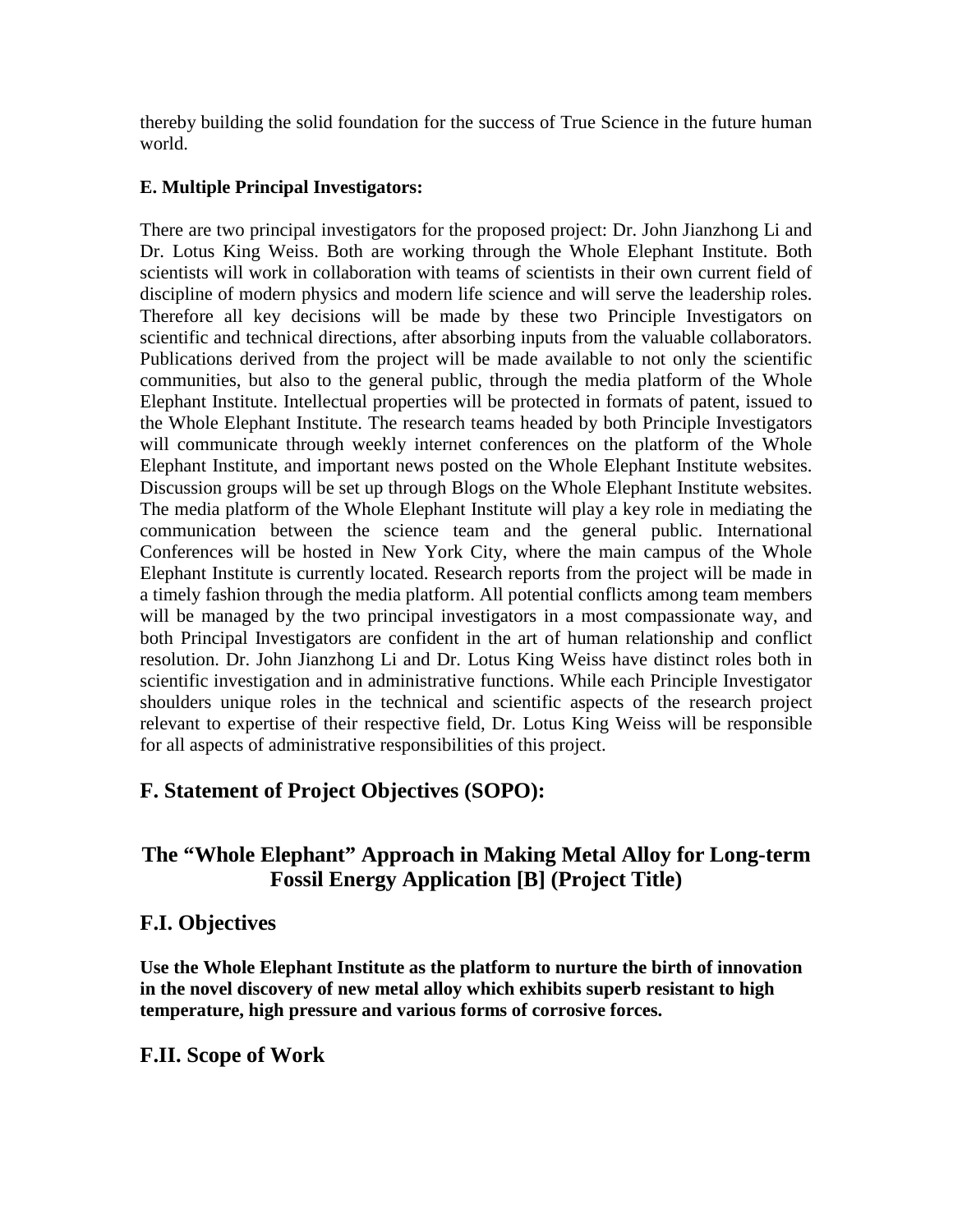*"Specifically, the principal investigators, Dr. John Li and Dr. Lotus King Weiss, who set an example of scientists breaking away from the old artificial boundaries of modern science, aim to bring together the most cutting edge discoveries of two separate fields of scientific investigation: the modern physics and the modern life science, to join force in the investigation of the development of metal alloys for the practical purpose of improving the existing condition of coal-based power plants, that is, to develop "advanced systems in order to effectively eliminate, at competitive costs, environmental concerns associated with the use of fossil fuel for producing electricity and transportation fuels", as stated in the solicitation of the grant.*

#### *To accomplish such a mission:*

*The applicants recognize the urgent needs to bring together research groups who are competitors in the same field, with unique expertise in technical and theoretical backgrounds, but have been prevented from working together due to the existing flaw of the philosophy behind the current scientific funding system and evaluation system."*

As summarized above, the first step to nurture the innovation of the identification of a new metal alloy that is resistant to high temperature, high pressure and various forms of corrosive forces, is to allow an organic bond to be formed among the leading researchers in the relevant fields of study, with matured technical and intellectual assets that can be shared. The applicants believe that the lack of such a platform that helps the leading scientists to break away the old "bonds" to rigid current paradigms of physical and intellectual frame works is the key issue to be resolved in order to accomplish the mission outlined in the current solicitation of grant proposals.

To do so, the Whole Elephant Institute will directly approach the leading researchers in the field of metal alloy, and have identified to start by bringing two leading laboratories together to address the goal of this proposal: Dr. William L. Johnson's group at California Institute of Technology and Dr. Robert Ritchie's group at University of California at Berkeley. Dr. Lotus King Weiss will be responsible for this stage of work. Effective communication platform will be built through the Whole Elephant Institute for the two large research teams to work together to first carry out "Dry Bench" research in the proposed area, to identify key theoretical problems facing the proposed project. This work shall be carried out within the first three month of funded work.

*"The applicants also recognize the urgent needs to bring together researchers from "separate fields", like the blind men who are touching different parts of the ELEPHANT, and therefore, if kept isolated, would stay as a blind man. Such blindness reflects into all fields of modern human society, to the extent that major social disharmony is developed and causing major waste of human resource. In the field of science, blind men syndrome has led to the enlargement of gaps between different fields, and therefore severely blocking the development of a complete picture of Truth which all scientists are trying to obtain, about the physical world we are living in. The lack of the understanding of the whole picture of any phenomenon naturally misleads scientists from making correct hypothesis, which is the key for the success of any scientific investigation. Innovation is*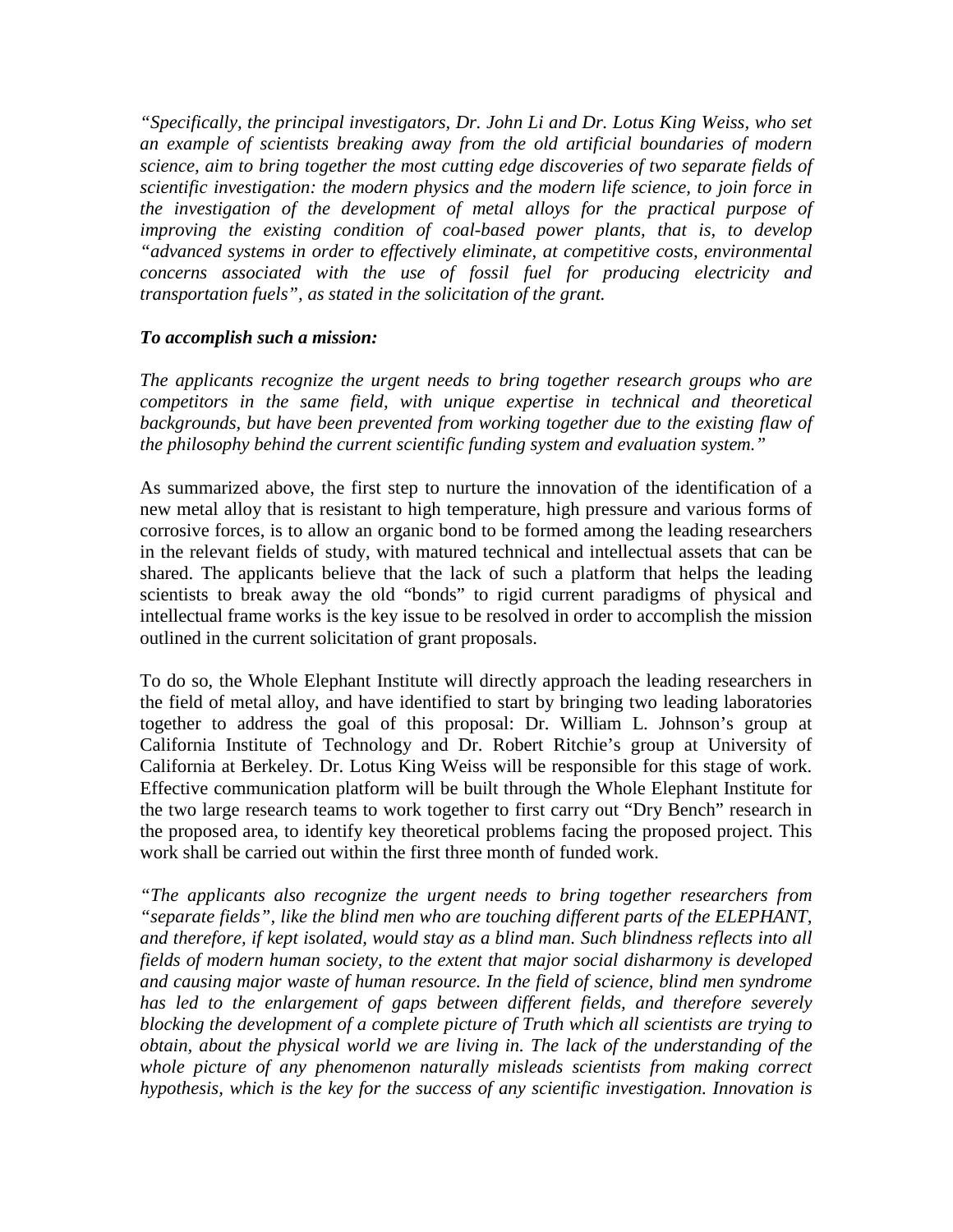*therefore becoming more and more difficult, when scientists' mind is sinking into artificial frame works."*

Although the discovery of novel quality mental alloy may be considered to be a scientific topic within the field of modern physics, a breakthrough in material science could be dependent upon a breakthrough in a separate field of studies, in this case, in the field of frontier life science. Indeed, there is no matter in the world that can be compared with the complexity of the matter that makes up the human body. The studies of the living matters of the human body have been carried out by the modern biologists and biochemists, who have very limited knowledge of the frontier knowledge in modern physics. Likewise, the recent advances made in the field of life science are not fully grasped nor recognized by most of the leading physicists. However, the initial conversation carried out between Dr. John Jianzhong Li and Dr. Lotus King Weiss, from modern physics and from modern life science field, respectively, has convinced both scientists that such a cross talk will be extremely fruitful for the future development of both fields. Furthermore, it is apparent that such a need is growing stronger within the leaders of each field. Dr. Robert Ritchie has demonstrated strong interest in understanding biological properties of bone in his work of material science. Dr. Lotus King Weiss has spent almost twenty years in the field of the study of powerful biological molecules in charge of the formation of all important tissues and organs such as the bone. Furthermore, the studies of life phenomena associated with the Qigong exercises, although with limited scientific publications, are apparently a new field of frontier life science research that can be greatly advanced when the field of modern physics and modern life science can hold hands. Based upon these experiences, the applicants will bring leading scientists from three main domains together for developing novel concepts in guiding the success completion of the proposed project. The three domains are: scientists from the field of physics, scientists from the field of life science, and scholars in the field of Traditional Chinese Medicine and Holistic Medicine. The Whole Elephant Institute will tailor into such an interest to gather leaders of these three domains. The detailed personnel in these three domains are outlined in **Part D and E** of this proposal. The work will be primarily carried out under the leadership of both principals at the platform of the Whole Elephant Institute.

*"The applicants also recognize the urgent needs to bring spiritual principles into the practice of scientific investigation. Such a realization comes from the personal spiritual experience of the applicants. Both applicants, Dr. John Li and Dr. Lotus King Weiss, have been practicing an ancient Qigong practice, called, Falun Gong, also known as Falun Dafa. Here, the ancient wisdom of mind-body-spirit, the profound knowledge of the Tao, or the Law of the universe, meets the dogma, or doctrines of modern science, and the two modern scientists both have journeyed a long way in the search for a higher Truth, which has now brought them together, with an elevated vision of Science, to share with the scientific community. It is the strong belief of the applicants that only when the spiritual level of the scientific community is elevated, a new form of scientific communication can then be established to nurture innovation and bring benefits to the human world. The innovation in the field of the development of novel metal alloy which*  exhibits increased endurance to physical insults for increased efficiency of fossil fuel *utilization is likely dependent upon a spiritual elevation of the scientists involved in this*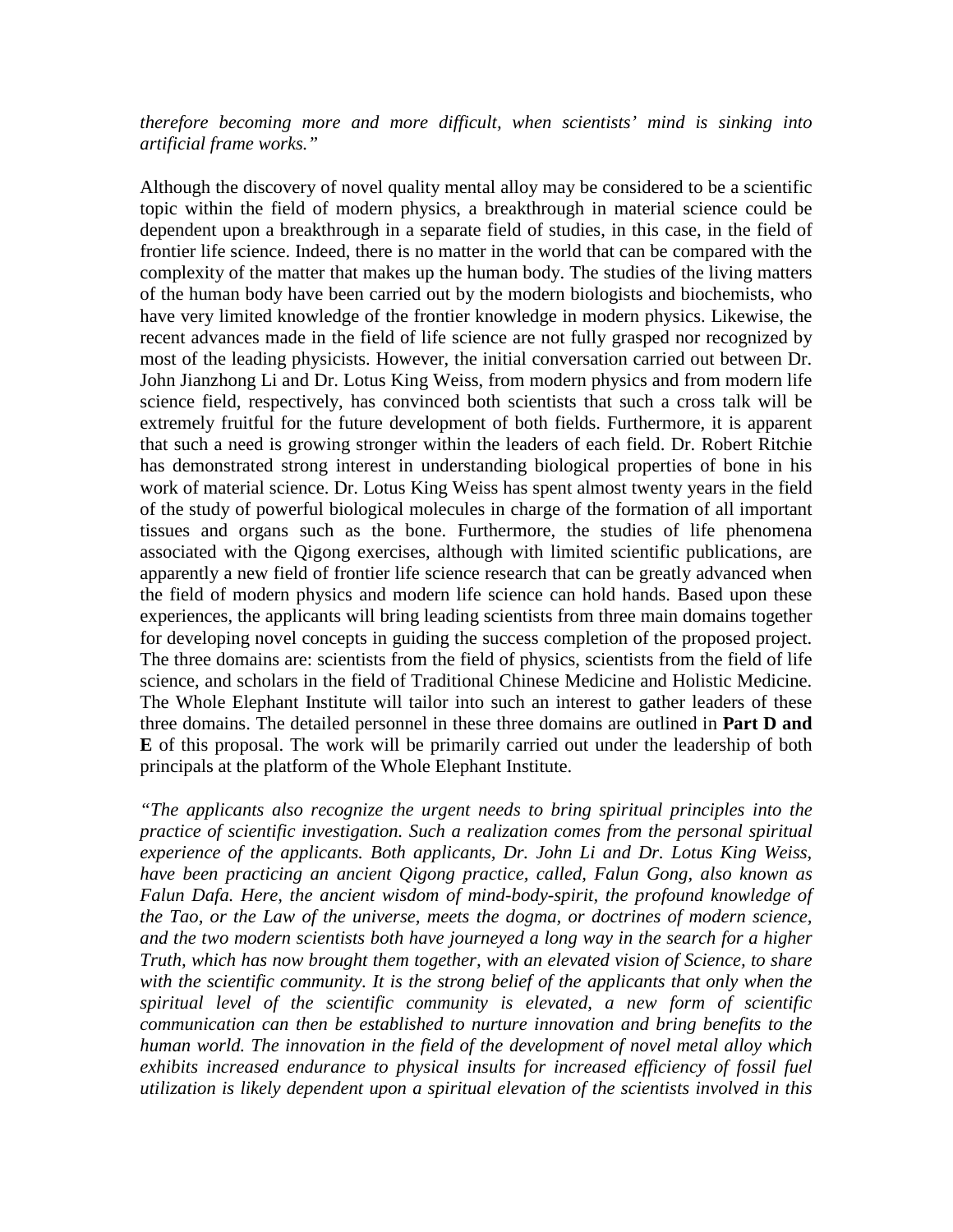#### *research projects in the realm of spiritual endurance, that is, being open-mind enough to establish novel collaborative network and sharing knowledge and resources."*

Most of modern life science scientists and modern physics scientists are currently overloaded with either administrative responsibilities when they become accomplished in their fields, or burdened heavily for seeking grant dollars to sustain the expensive research projects. Massive waste exists due to the lack of the spirit of sharing and collaboration. Some of the leaders of these fields are even being dragged into political agenda for seeking more power and profit, or personal glorification. In this case, many Chinese scientists who are now leaders in various fields of discipline, are fallen into the victims of the mind-control tactics from the Chinese Communist Government, on the issue of Falun Dafa. It is evident that the Chinese Communist Government has invested heavily into the luring of oversea accomplished Chinese-American Scientists to work for the political interest of the Chinese Communist Government, and force these innocent scientists to choose between profits versus conscience, in facing the facts of the inhumane persecution of Falun Dafa practitioners. The corruption of a scientist's spirit is the most destructive blow that can kill the possibility of innovation of a genuine scientist. Inspiration comes to a scientist when he or she has reached a level of spiritual maturity. This is a fact that can be validated by any genuine scientists of any field of discipline. From the health perspective, when a scientist is full of desires of pursue for personal gain, any insights of the mystery of nature will be turned into major excitement of the physical body, due to the interest of the resulted interest such an insight would bring, therefore preclude the scientist from gaining deeper insights which require rationality and calm analysis. Based upon these understandings, the Whole Elephant Institute will build a platform for the participating scientists in this project to learn the art of Cultivation, a way to elevate one's mind-body-spirit. The Whole Elephant Institute has a platform called Holistic Fitness Center, which focuses on the systematic teaching of the cultivation wisdom rooted in the five thousands of years of profound Traditional Chinese Culture. Both Principal Investigators will be in charge of this aspect of work and will carry this work through out the proposed project to ensure a most suitable academic environment for the birth of true innovation.

*"The applicants also recognize the importance of building a platform to allow the scientists to be better understood by the general public on their journey of discovery, so that the general public will serve dual roles in the scientific investigation which bring major impacts to their daily life: they can play a more direct role in support and monitoring the research being carried out by the scientists who are being entrusted with such a large quantity of the tax dollars from their hard work. Education of the future generations of scientists can also be carried out more effectively, if such a platform is established. Since media in the format of newspapers, radio stations and television stations are the most effective way to reach out to the general public, the applicants propose the tap into community based non-profit organizations which produces these forms of media tools to allow scientists to direct meet the general public, through the platform of the Whole Elephant Institute."*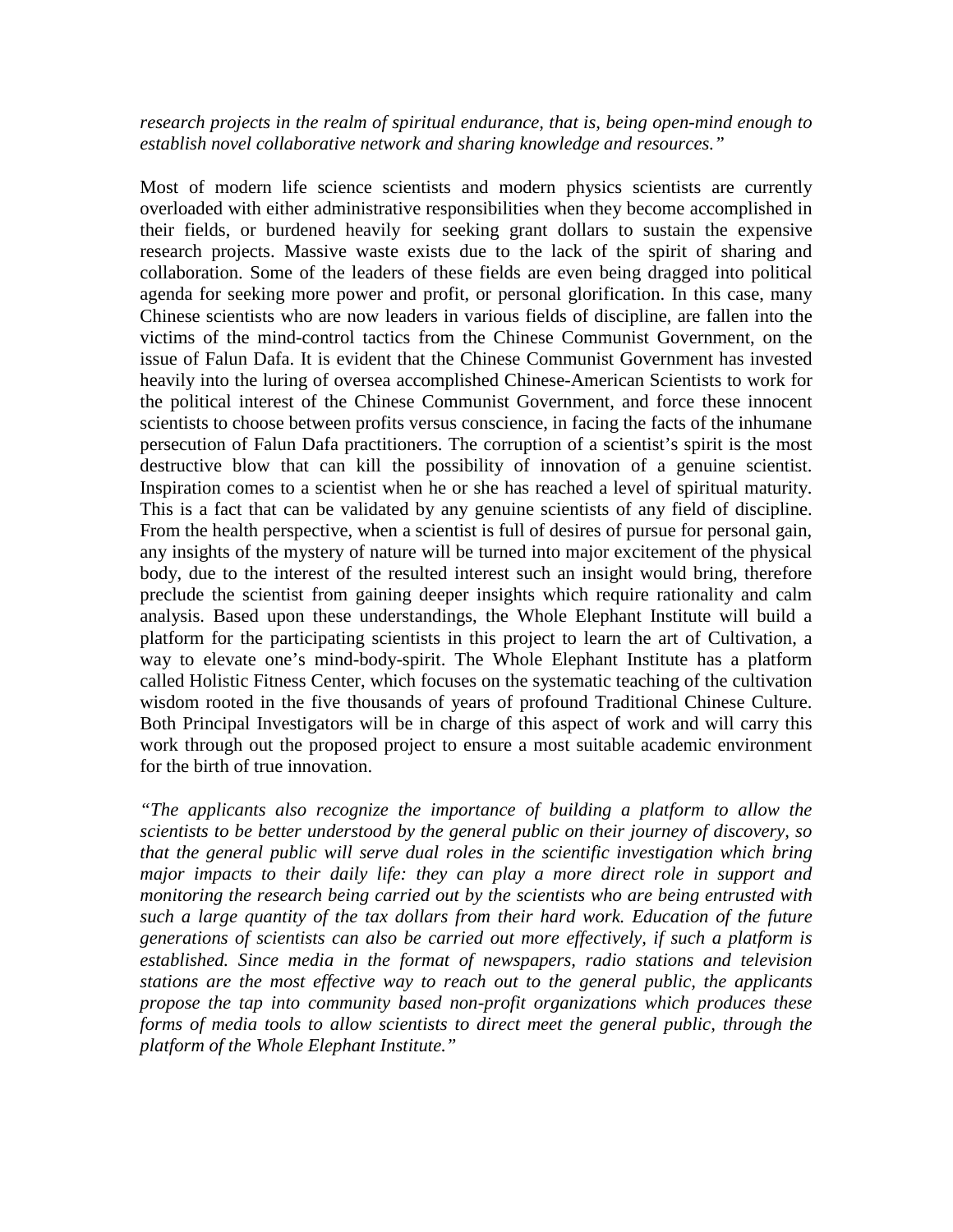The Whole Elephant Institute has media platform for bringing the most frontier discoveries from science field to the general public, in formats that the general public can easily understand. Three non-profit organizations, the New Tang Dynasty Television, the Epoch Times, and the Sound of Hope Radio Station, will be important assets of the Whole Elephant Institute to report the scientific discoveries associated with this project to the general public. Such an approach can greatly enhance the understanding of the general public in the efforts and direction of the scientists involved in this project and therefore can provide the project with feedbacks and support. Such work will also be under the leadership of both principal investigators who have carried out volunteer work in all three media station and are capable of establishing fruitful collaboration. The work will be carried out throughout the funded project.

# **F. III. TASKS TO BE PERFORMED**

Detailed tasks of the project include:

Build a team of key researchers in three domains of fields to carry out "dry bench" research so that key scientific problems identified and strategies formed to develop novel quality metal alloy for accomplishing the proposed goals.

Carry out the experiments as designed on the platform of the Whole Elephant Institute and bring together expertise comments and advices for the project to assure the successful completion of the project.

Provide the involving scientists with a spiritual platform of the "Holistic Fitness Center" with a goal of improving the standard of current scientific investigation, and develop a new community of scientists who are breaking away from old paradigms and reaching a more holistic view of the subject of interest in their research career.

Report to the general public the advances made in this field of research through the media platform to encourage feedback and support of the community towards this project.

## **F. IV. Project Management Plan**

- A. Executive Summary:
- Objectives: build an organic platform to nurture the innovation of novel discovery of new metal alloy that exhibits the property of resistance of high temperature, high pressure and various forms of corrosive forces. Project Goals and expected results:

*"Specifically, the principal investigators, Dr. John Li and Dr. Lotus King Weiss, who set an example of scientists breaking away from the old artificial boundaries of modern science, aim to bring together the most cutting edge discoveries of two separate fields of scientific investigation: the modern physics and the modern life science, to join force in the investigation of the development of metal alloys for the practical purpose of*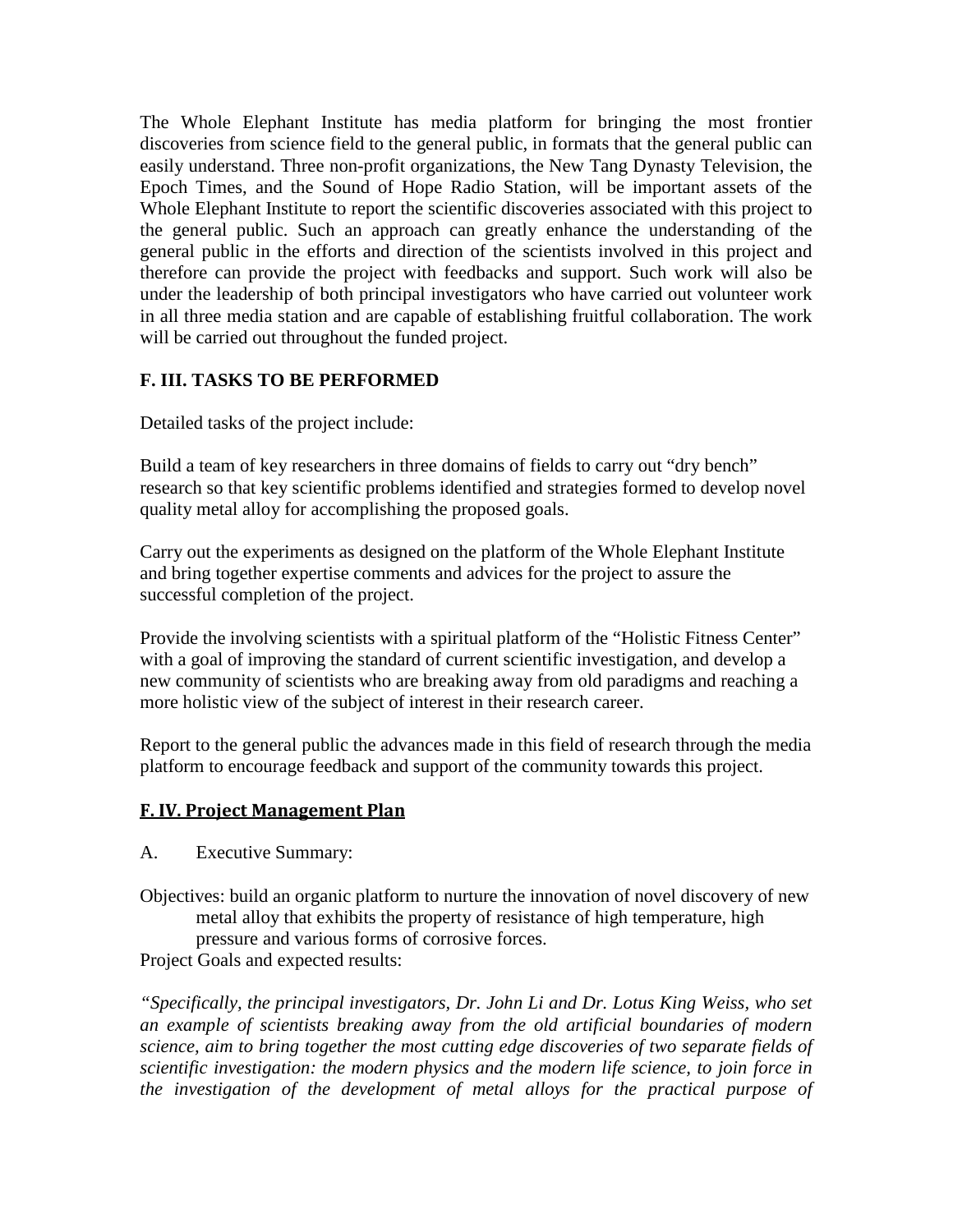*improving the existing condition of coal-based power plants, that is, to develop "advanced systems in order to effectively eliminate, at competitive costs, environmental concerns associated with the use of fossil fuel for producing electricity and transportation fuels", as stated in the solicitation of the grant.*

### *To accomplish such a mission:*

*The applicants recognize the urgent needs to bring together research groups who are competitors in the same field, with unique expertise in technical and theoretical*  backgrounds, but have been prevented from working together due to the existing flaw of *the philosophy behind the current scientific funding system and evaluation system."*

As summarized above, the first step to nurture the innovation of the identification of a new metal alloy that is resistant to high temperature, high pressure and various forms of corrosive forces, is to allow an organic bond to be formed among the leading researchers in the relevant fields of study, with matured technical and intellectual assets that can be shared. The applicants believe that the lack of such a platform that helps the leading scientists to break away the old "bonds" to rigid current paradigms of physical and intellectual frame works is the key issue to be resolved in order to accomplish the mission outlined in the current solicitation of grant proposals.

To do so, the Whole Elephant Institute will directly approach the leading researchers in the field of metal alloy, and have identified to start by bringing two leading laboratories together to address the goal of this proposal: Dr. William L. Johnson's group at California Institute of Technology and Dr. Robert Ritchie's group at University of California at Berkeley. Dr. Lotus King Weiss will be responsible for this stage of work. Effective communication platform will be built through the Whole Elephant Institute for the two large research teams to work together to first carry out "Dry Bench" research in the proposed area, to identify key theoretical problems facing the proposed project. This work shall be carried out within the first three month of funded work.

*"The applicants also recognize the urgent needs to bring together researchers from "separate fields", like the blind men who are touching different parts of the ELEPHANT, and therefore, if kept isolated, would stay as a blind man. Such blindness reflects into all fields of modern human society, to the extent that major social disharmony is developed and causing major waste of human resource. In the field of science, blind men syndrome*  has led to the enlargement of gaps between different fields, and therefore severely *blocking the development of a complete picture of Truth which all scientists are trying to obtain, about the physical world we are living in. The lack of the understanding of the whole picture of any phenomenon naturally misleads scientists from making correct hypothesis, which is the key for the success of any scientific investigation. Innovation is therefore becoming more and more difficult, when scientists' mind is sinking into artificial frame works."*

Although the discovery of novel quality mental alloy may be considered to be a scientific topic within the field of modern physics, a breakthrough in material science could be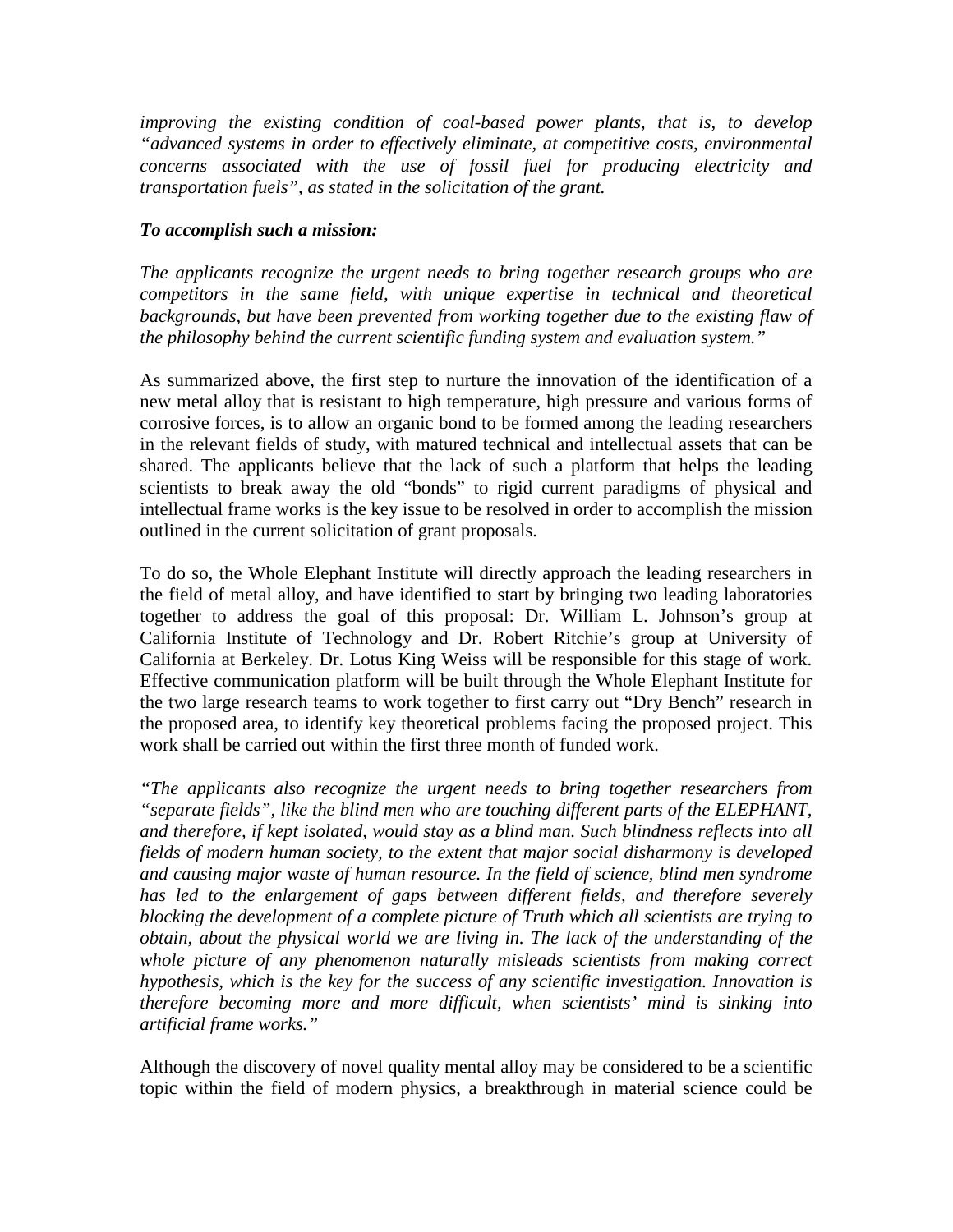dependent upon a breakthrough in a separate field of studies, in this case, in the field of frontier life science. Indeed, there is no matter in the world that can be compared with the complexity of the matter that makes up the human body. The studies of the living matters of the human body have been carried out by the modern biologists and biochemists, who have very limited knowledge of the frontier knowledge in modern physics. Likewise, the recent advances made in the field of life science are not fully grasped nor recognized by most of the leading physicists. However, the initial conversation carried out between Dr. John Jianzhong Li and Dr. Lotus King Weiss, from modern physics and from modern life science field, respectively, has convinced both scientists that such a cross talk will be extremely fruitful for the future development of both fields. Furthermore, it is apparent that such a need is growing stronger within the leaders of each field. Dr. Robert Ritchie has demonstrated strong interest in understanding biological properties of bone in his work of material science. Dr. Lotus King Weiss has spent almost twenty years in the field of the study of powerful biological molecules in charge of the formation of all important tissues and organs such as the bone. Furthermore, the studies of life phenomena associated with the Qigong exercises, although with limited scientific publications, are apparently a new field of frontier life science research that can be greatly advanced when the field of modern physics and modern life science can hold hands. Based upon these experiences, the applicants will bring leading scientists from three main domains together for developing novel concepts in guiding the success completion of the proposed project. The three domains are: scientists from the field of physics, scientists from the field of life science, and scholars in the field of Traditional Chinese Medicine and Holistic Medicine. The Whole Elephant Institute will tailor into such an interest to gather leaders of these three domains. The detailed personnel in these three domains are outlined in **Part D and E** of this proposal. The work will be primarily carried out under the leadership of both principals at the platform of the Whole Elephant Institute.

*"The applicants also recognize the urgent needs to bring spiritual principles into the practice of scientific investigation. Such a realization comes from the personal spiritual experience of the applicants. Both applicants, Dr. John Li and Dr. Lotus King Weiss, have been practicing an ancient Qigong practice, called, Falun Gong, also known as Falun Dafa. Here, the ancient wisdom of mind-body-spirit, the profound knowledge of the Tao, or the Law of the universe, meets the dogma, or doctrines of modern science, and the two modern scientists both have journeyed a long way in the search for a higher Truth, which has now brought them together, with an elevated vision of Science, to share*  with the scientific community. It is the strong belief of the applicants that only when the *spiritual level of the scientific community is elevated, a new form of scientific communication can then be established to nurture innovation and bring benefits to the human world. The innovation in the field of the development of novel metal alloy which exhibits increased endurance to physical insults for increased efficiency of fossil fuel utilization is likely dependent upon a spiritual elevation of the scientists involved in this research projects in the realm of spiritual endurance, that is, being open-mind enough to establish novel collaborative network and sharing knowledge and resources."*

Most of modern life science scientists and modern physics scientists are currently overloaded with either administrative responsibilities when they become accomplished in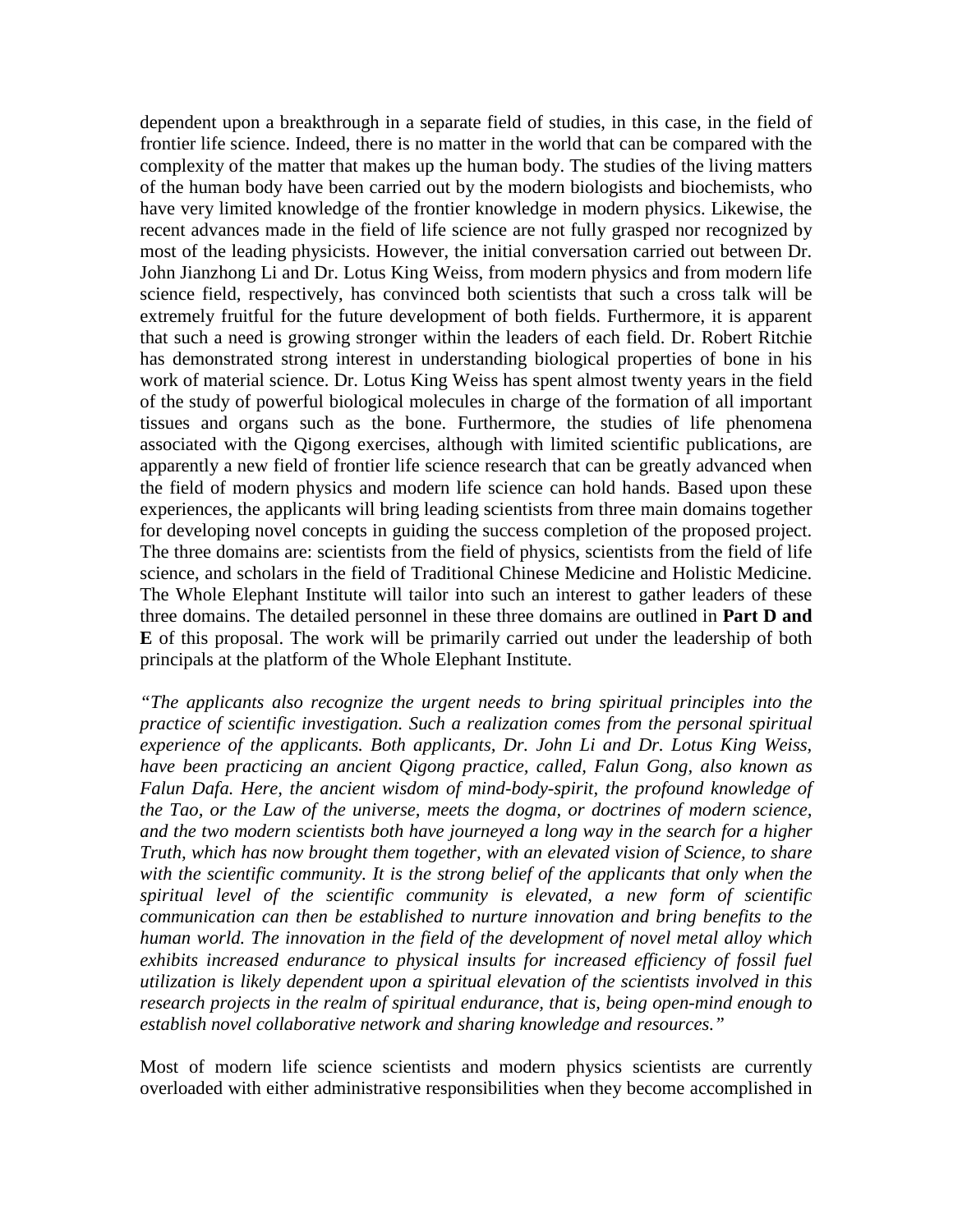their fields, or burdened heavily for seeking grant dollars to sustain the expensive research projects. Massive waste exists due to the lack of the spirit of sharing and collaboration. Some of the leaders of these fields are even being dragged into political agenda for seeking more power and profit, or personal glorification. In this case, many Chinese scientists who are now leaders in various fields of discipline, are fallen into the victims of the mind-control tactics from the Chinese Communist Government, on the issue of Falun Dafa. It is evident that the Chinese Communist Government has invested heavily into the luring of oversea accomplished Chinese-American Scientists to work for the political interest of the Chinese Communist Government, and force these innocent scientists to choose between profits versus conscience, in facing the facts of the inhumane persecution of Falun Dafa practitioners. The corruption of a scientist's spirit is the most destructive blow that can kill the possibility of innovation of a genuine scientist. Inspiration comes to a scientist when he or she has reached a level of spiritual maturity. This is a fact that can be validated by any genuine scientists of any field of discipline. From the health perspective, when a scientist is full of desires of pursue for personal gain, any insights of the mystery of nature will be turned into major excitement of the physical body, due to the interest of the resulted interest such an insight would bring, therefore preclude the scientist from gaining deeper insights which require rationality and calm analysis. Based upon these understandings, the Whole Elephant Institute will build a platform for the participating scientists in this project to learn the art of Cultivation, a way to elevate one's mind-body-spirit. The Whole Elephant Institute has a platform called Holistic Fitness Center, which focuses on the systematic teaching of the cultivation wisdom rooted in the five thousands of years of profound Traditional Chinese Culture. Both Principal Investigators will be in charge of this aspect of work and will carry this work through out the proposed project to ensure a most suitable academic environment for the birth of true innovation.

*"The applicants also recognize the importance of building a platform to allow the scientists to be better understood by the general public on their journey of discovery, so that the general public will serve dual roles in the scientific investigation which bring major impacts to their daily life: they can play a more direct role in support and monitoring the research being carried out by the scientists who are being entrusted with such a large quantity of the tax dollars from their hard work. Education of the future generations of scientists can also be carried out more effectively, if such a platform is established. Since media in the format of newspapers, radio stations and television stations are the most effective way to reach out to the general public, the applicants propose the tap into community based non-profit organizations which produces these forms of media tools to allow scientists to direct meet the general public, through the platform of the Whole Elephant Institute."*

The Whole Elephant Institute has media platform for bringing the most frontier discoveries from science field to the general public, in formats that the general public can easily understand. Three non-profit organizations, the New Tang Dynasty Television, the Epoch Times, and the Sound of Hope Radio Station, will be important assets of the Whole Elephant Institute to report the scientific discoveries associated with this project to the general public. Such an approach can greatly enhance the understanding of the